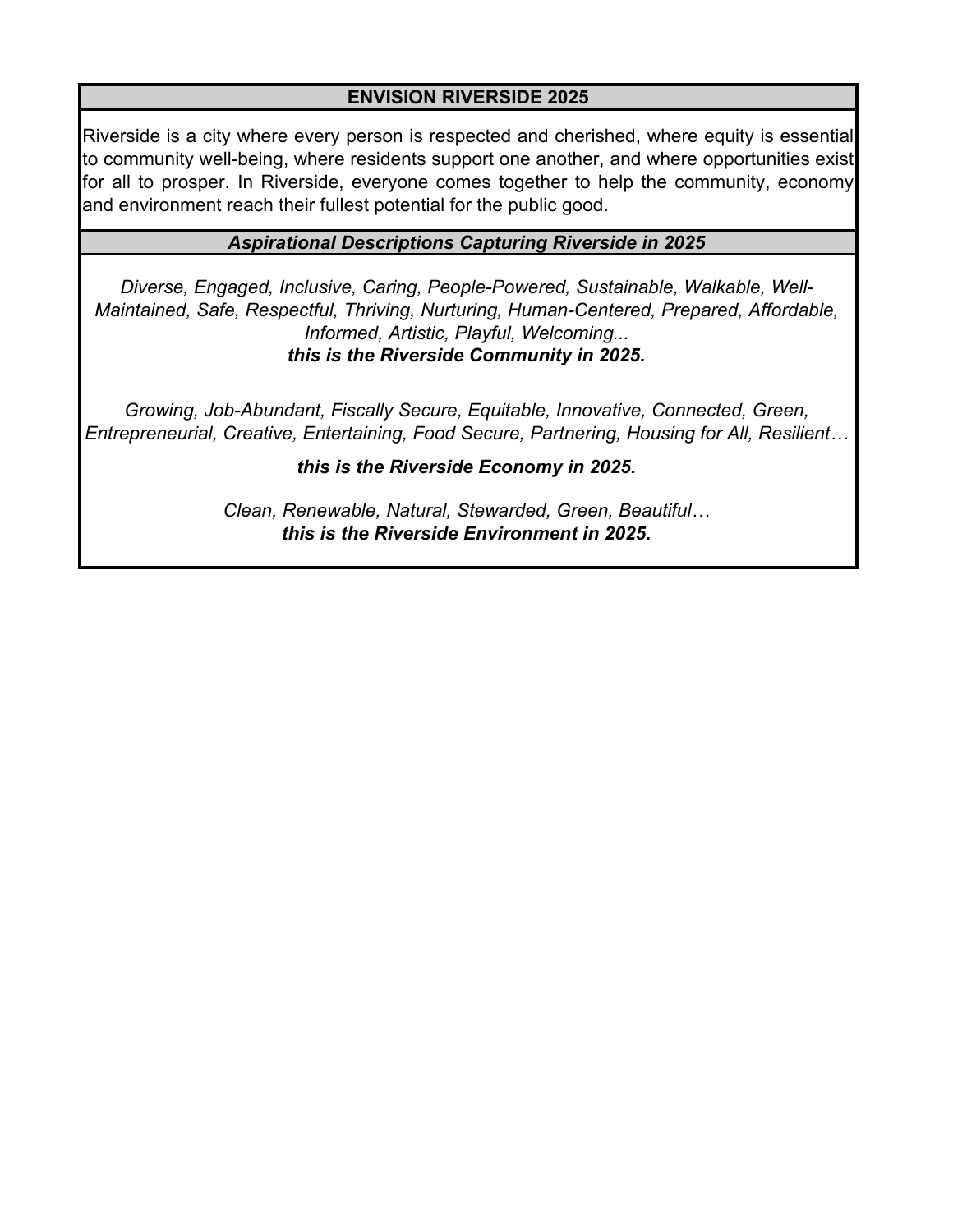#### **CROSS‐CUTTING THREADS**

Major themes throughout the Riverside 2025 Strategic Plan that are reflected in all our outcomes.

### **Community Trust**

*Riverside is transparent and makes decisions based on sound policy, inclusive community engagement, involvement of City Boards and Commissions, and timely and reliable information. Activities and actions by the City serve the public interest, benefit the City's diverse populations, and result in greater public good.*

#### **Equity**

Riverside is supportive of the City's racial, ethnic, religious, sexual orientation, identity, and other attributes of *diversity and is committed to advancing the fairness of treatment, recognition of rights, and equitable* distribution of services to ensure every member of the community has equal access to share in the benefits of *community progress.*

#### **Fiscal Responsibility**

*Riverside is a prudent steward of public funds and ensures responsible management of the City's financial resources while providing quality public services to all.* 

#### **Innovation**

Riverside is inventive and timely in meeting the community's changing needs and prepares for the future through *collaborative partnerships and adaptive processes.*

#### **Sustainability and Resiliency**

Riverside is committed to meeting the needs of the present without compromising the needs of the future and *ensuring the City's capacity to persevere, adapt and grow during good and difficult times alike.*